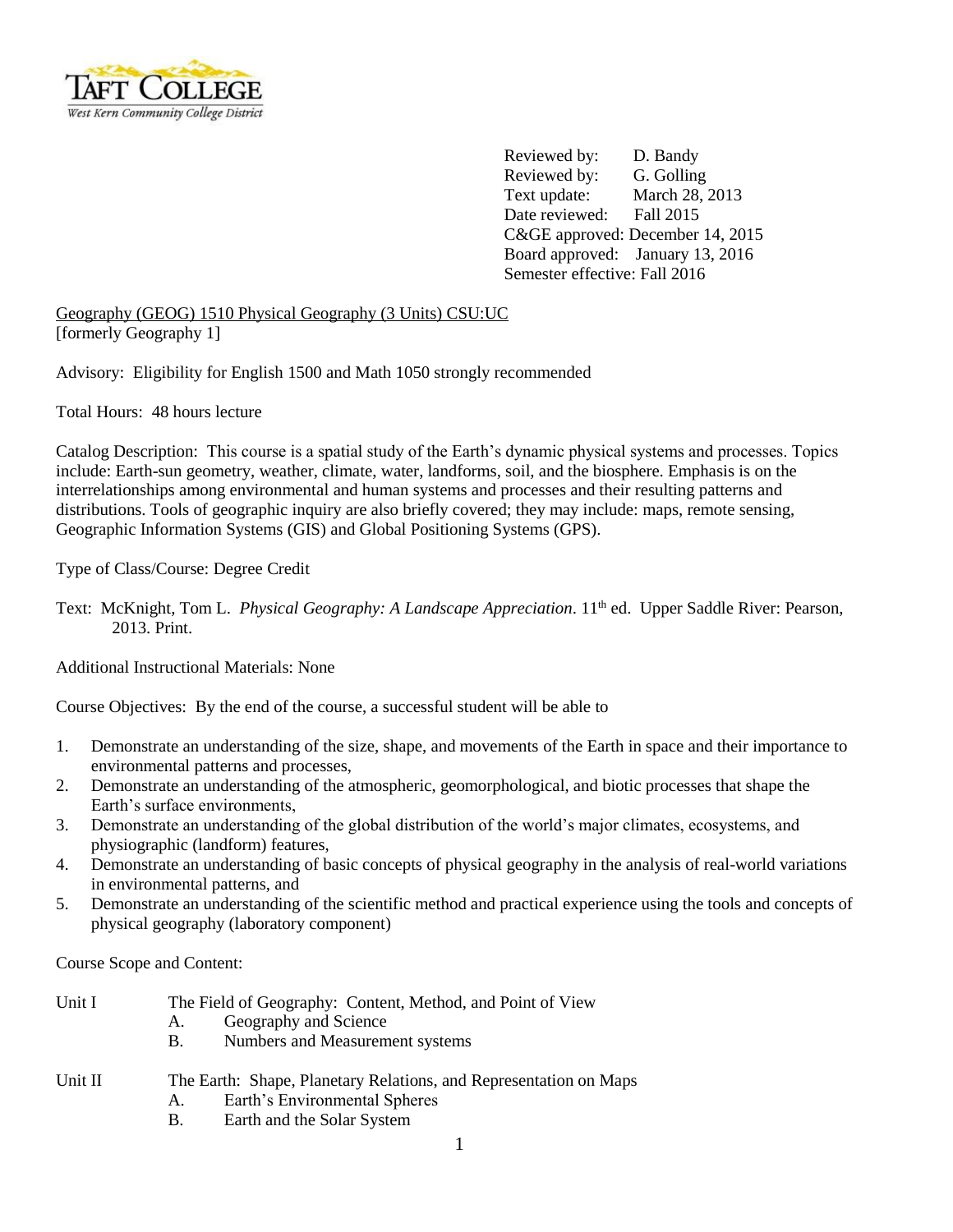

## C. Earth-Sun Relations and the Seasons

- Unit III The Tools of Geography
	- A. Globes
	- B. Maps and Map Essentials
	- C. Map Construction
	- D. The Systematic Concept of Geography
	- E. The Regional Concept of Geography

#### Unit IV The Physical Elements of Geography

- A. The Elements of Weather and Climate
	- 1. Air temperature
	- 2. Atmospheric pressure and winds
	- 3. Atmospheric moisture and precipitation
	- 4. Air masses, fronts, and storms
- B. Climatic Types and Their Distribution
	- 1. The Koopen system of classification
	- 2. The tropical rainy climates (A)
	- 3. The dry climates (B)
	- 4. The humid mesothermal climates (C)
	- 5. The humid microthermal climates (D)
	- 6. The polar climates (E)
- C. Processes Concerned with the Origin of Landforms
	- 1. Earth materials and the tectonic processes
	- 2. The agents and processes of gradation
- D. Landforms
	- 1. Plains
	- 2. Plateaus
	- 3. Hill lands
	- 4. Mountains
	- 5. Physical regions of the United States
- E. Earth Resources
	- 1. Water resources
	- 2. Vegetation cover and animal life
	- 3. The nature and classification of soils

#### Learning Activities Required Outside of Class:

The students in this class will spend a minimum of 6 hours per week outside of the regular class time doing the following: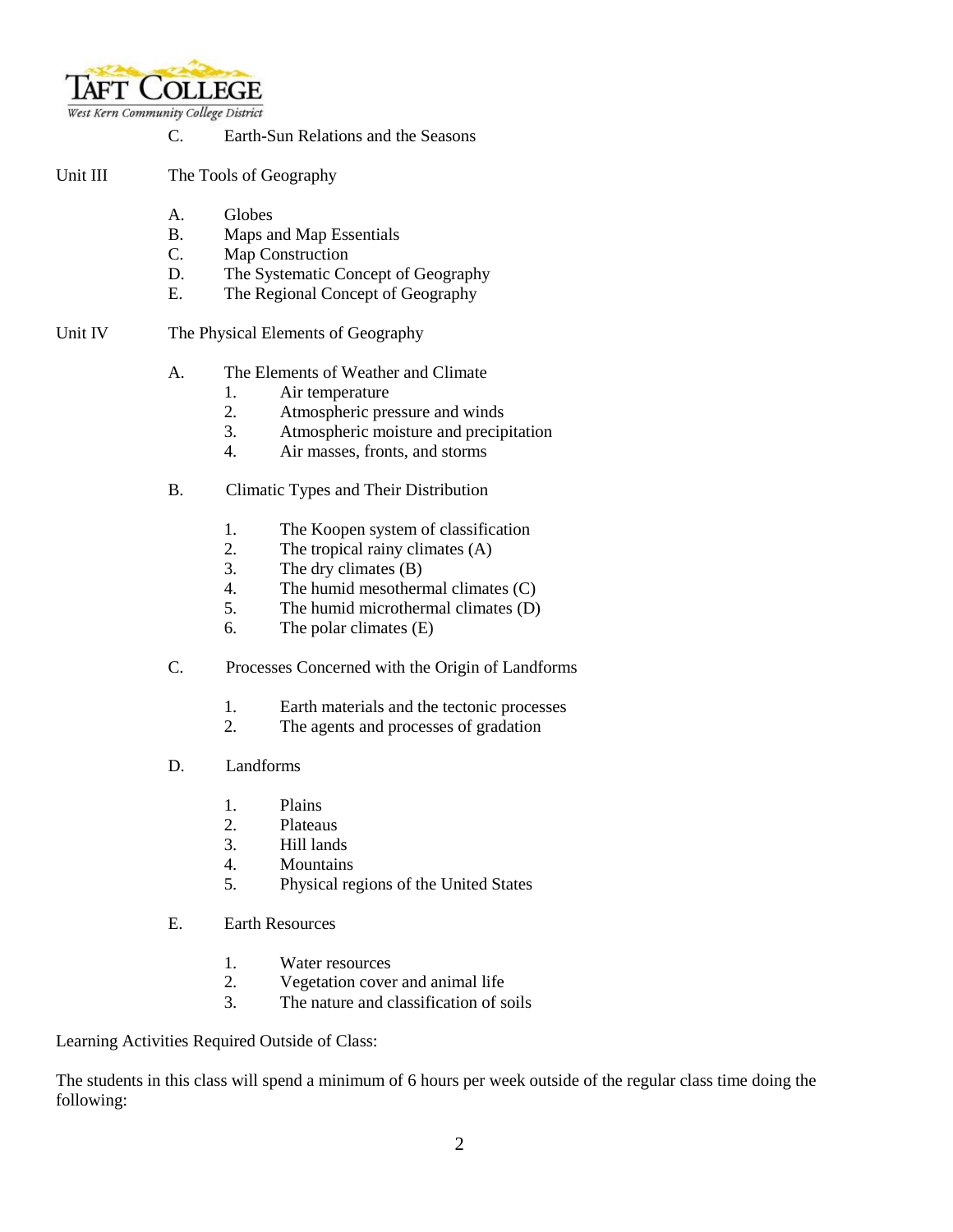

- 1. Studying<br>2. Completii
- 2. Completing required reading<br>3. Written work
- Written work

Methods of Instruction:

- 1. Lecture-Discussion periods
- 2. Exercises in the construction and utilization of maps
- 3. Frequent use of visual teaching materials
- 4. Written and oral studies of selected topics in physical geography

## Methods of Evaluation:

- 1. Unit tests including:
	- a. multiple choice
	- b. matching
	- c. true or false
	- d. essay
- 2. Outside reports
- 3. Chapter quizzes

# Supplemental Data:

| <b>TOP Code:</b>             | 220600: Geography                      |
|------------------------------|----------------------------------------|
| <b>SAM Priority Code:</b>    | E: Non-Occupational                    |
| <b>Distance Education:</b>   | Online; Offline                        |
| Funding Agency:              | Y: Not Applicable(funds not used)      |
| Program Status:              | 1: Program Applicable                  |
| Noncredit Category:          | Y: Not Applicable, Credit Course       |
| <b>Special Class Status:</b> | N: Course is not a special class       |
| <b>Basic Skills Status:</b>  | N: Course is not a basic skills course |
| Prior to College Level:      | Y: Not applicable                      |